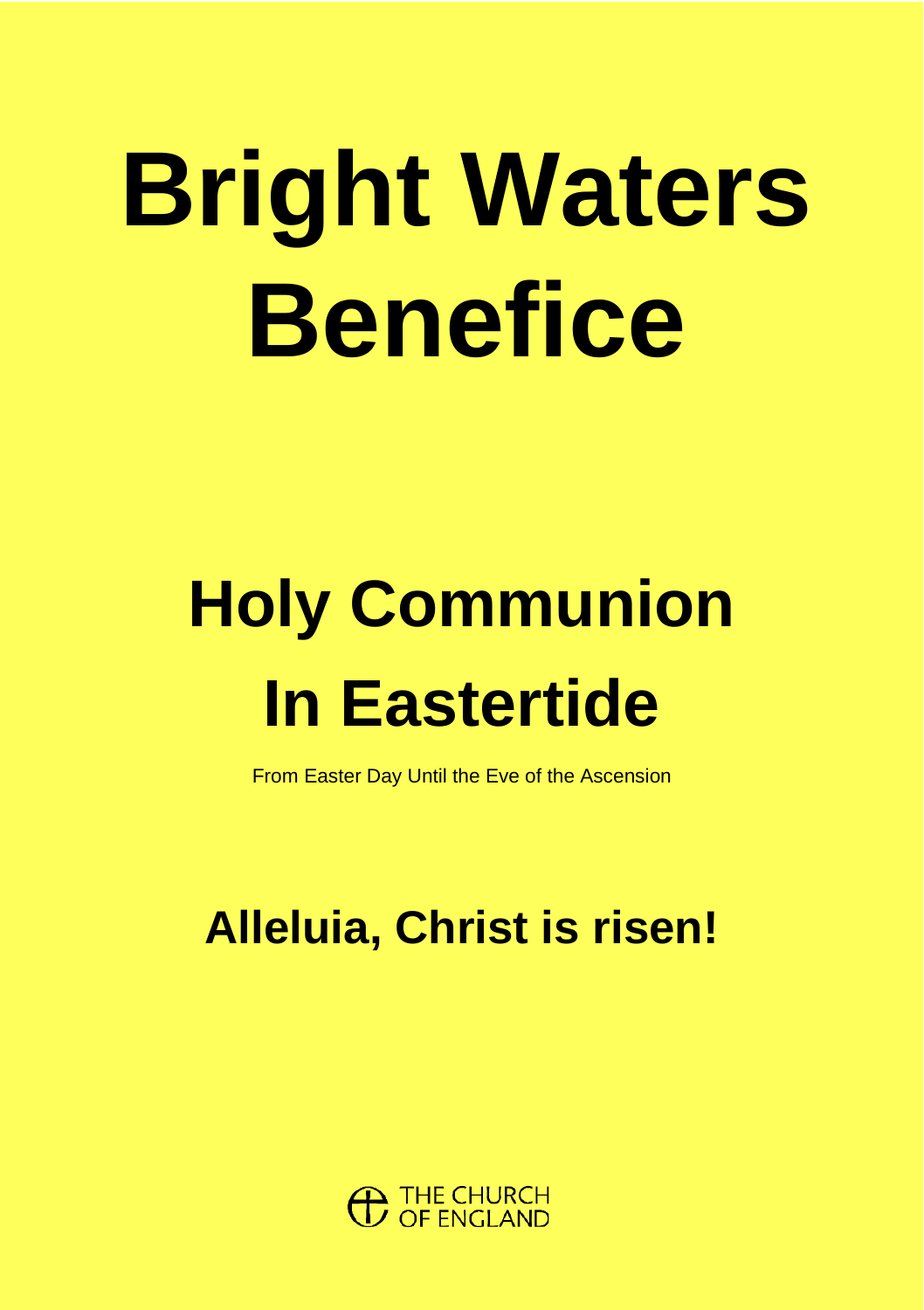#### **A Warm Welcome**

Alleluia. Christ is risen. **He is risen indeed. Alleluia!** 

*Opening Hymn or Song*

#### **Prayer of Preparation and Penitence (sit)**

**Almighty God, Your Son has opened for us A new and living way into your presence. Give us new hearts and steadfast wills To worship you in spirit and in truth; Through Jesus Christ our Lord. Amen.**

Let us renew our resolve to have done with all that is evil And confess our sins in penitence and faith. *Romans 6.10*

Like Mary at the empty tomb, We fail to grasp the wonder of your presence. Lord, have mercy. **Lord, have mercy.**

Like the disciples behind locked doors, We are afraid to be seen as your followers. Christ, have mercy. **Christ, have mercy.**

Like Thomas in the upper room, We are slow to believe. Lord, have mercy. **Lord, have mercy.**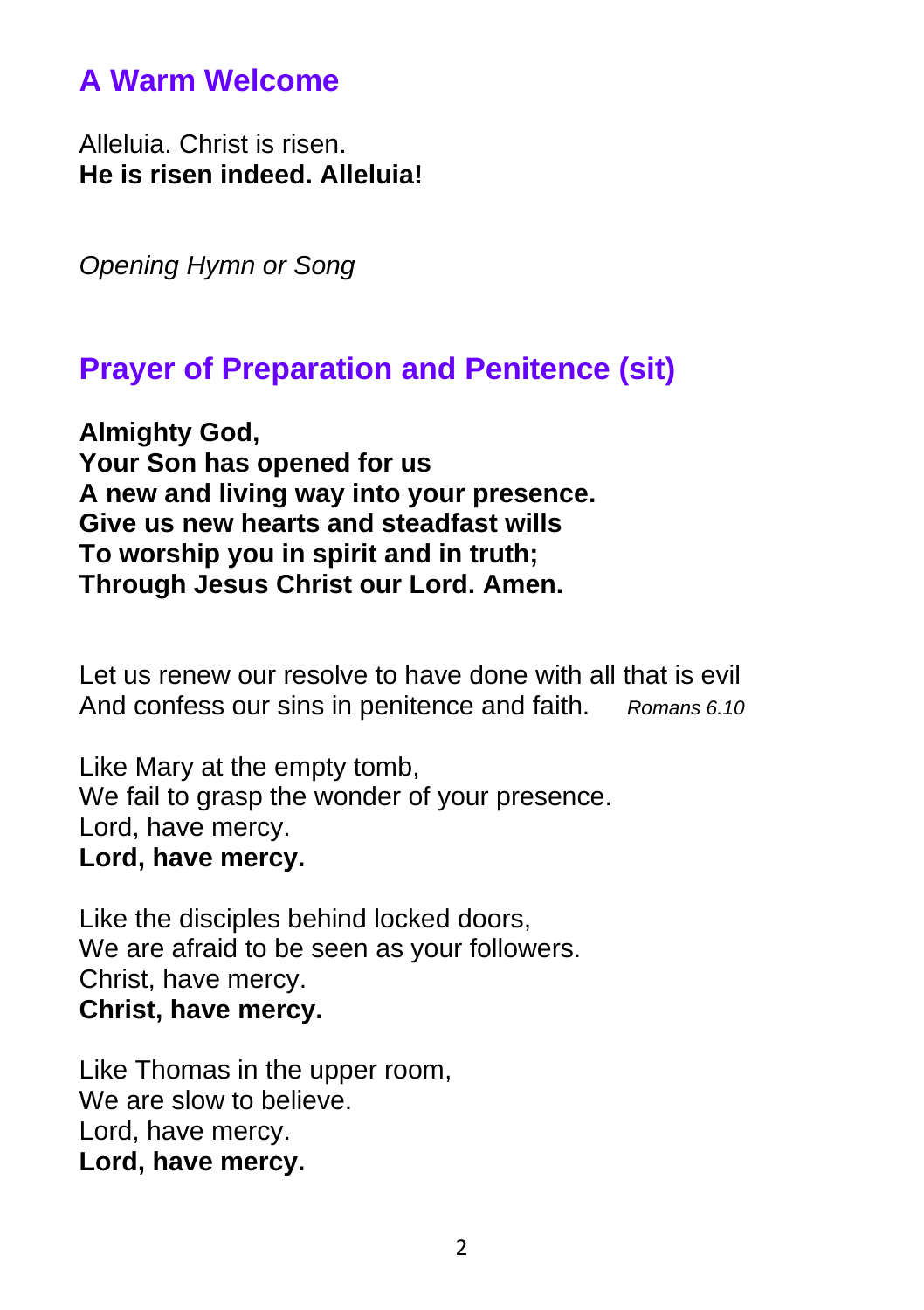May the God of love and power Forgive you and free you from your sins, Heal and strengthen you by his Spirit, And raise you to new life in Christ our Lord. **Amen.**

#### **The Gloria (Stand)**

**Glory to God in the highest, And peace to his people on earth.**

**Lord God, heavenly King Almighty God and Father We worship you, we give you thanks, We praise you for your glory.** 

**Lord Jesus Christ, only Son of the Father, Lord God, Lamb of God, You take away the sin of the world: Have mercy on us; You are seated at the right hand of the Father: Receive our prayer.**

**For you alone are the Holy One, You alone are the Lord, You alone are the Most High, Jesus Christ, With the Holy Spirit, In the glory of God the Father. Amen.**

*The Collect for today may be said, a special prayer that 'collects together' the themes of our worship.*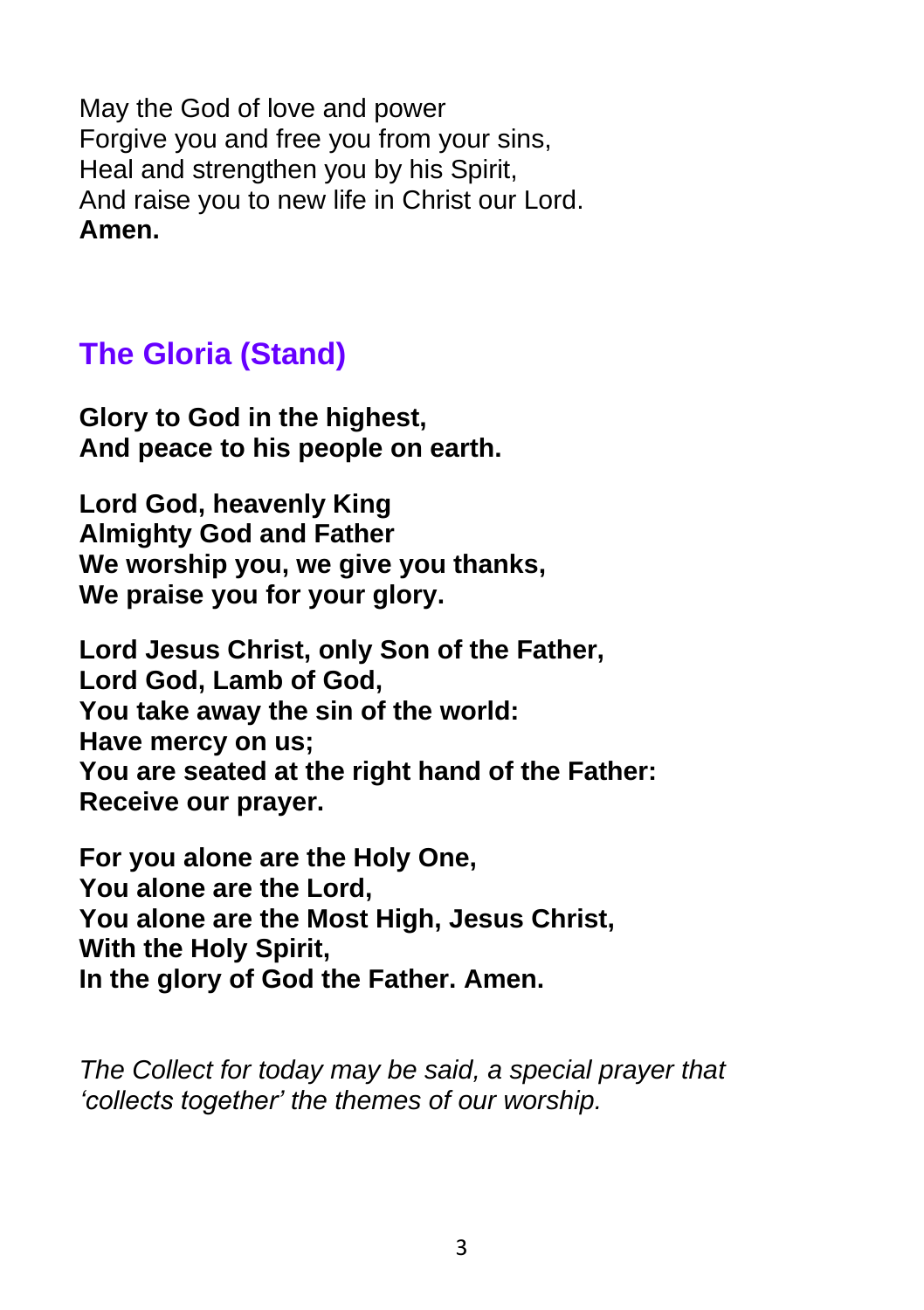#### **First Reading**

*At the end, the reader says:* This is the word of the Lord. **Thanks be to God.**

*Hymn or Song*

#### **Gospel Reading (remain standing)**

Hear the Gospel of our Lord Jesus Christ according to *N*. **Glory to you, O Lord.**

*At the end, the reader says:* This is the Gospel of the Lord. **Praise to you, O Christ.**

#### **The Address / Homily**

#### **The Affirmation of Faith**

Let us declare our faith In the resurrection of our Lord Jesus Christ.

**Christ died for our sins In accordance with the Scriptures; He was buried; He was raised to life on the third day In accordance with the Scriptures; Afterwards he appeared to his followers, And to all the apostles: This we have received, And this we believe. Amen.** *1 Corinthians 15.3-7*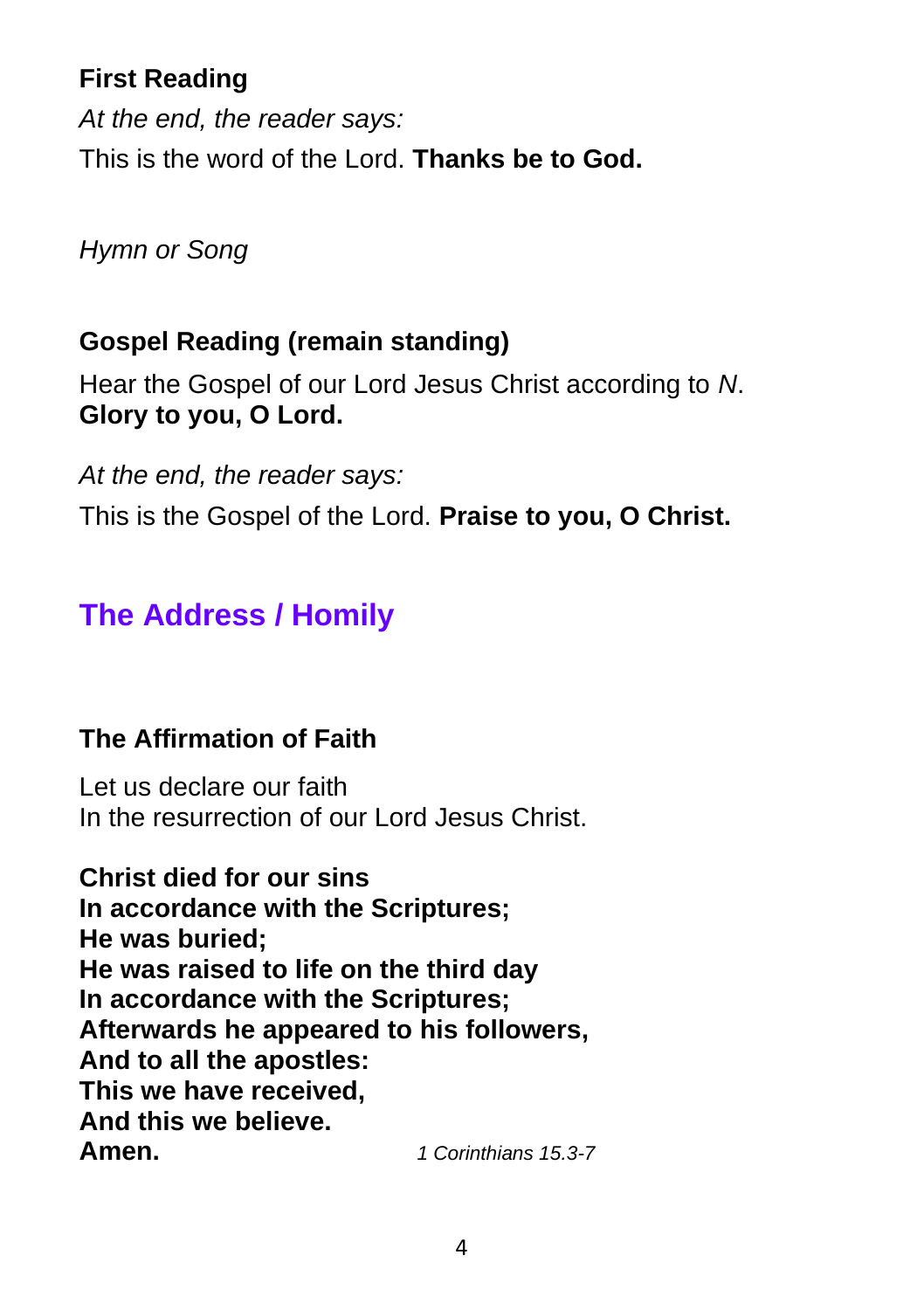#### **Prayers of Intercession**

*These responses may be used:*

Lord, in your mercy or Lord, hear us. **Hear our prayer. Lord, graciously hear us.**

*And at the end:*

Merciful Father, **Accept these prayers, for the sake of your Son, Our Saviour Jesus Christ. Amen.**

#### **The Peace**

The risen Christ came and stood among his disciples and said, 'Peace be with you.' Then were they glad when they saw The Lord. Alleluia.

The peace of the Lord be always with you **And also with you.** 

Let us offer one another a sign of peace.

*Hymn or Song*

#### **The Eucharistic Prayer**

The Lord is here. **His Spirit is with us.** 

Lift up your hearts. **We lift them to the Lord.** 

Let us give thanks to the Lord our God. **It is right to give thanks and praise.** 

Father, you made the world and love your creation. You gave your Son Jesus Christ to be our Saviour. His dying and rising have set us free from sin and death. And so we gladly thank you, With saints and angels praising you, and saying: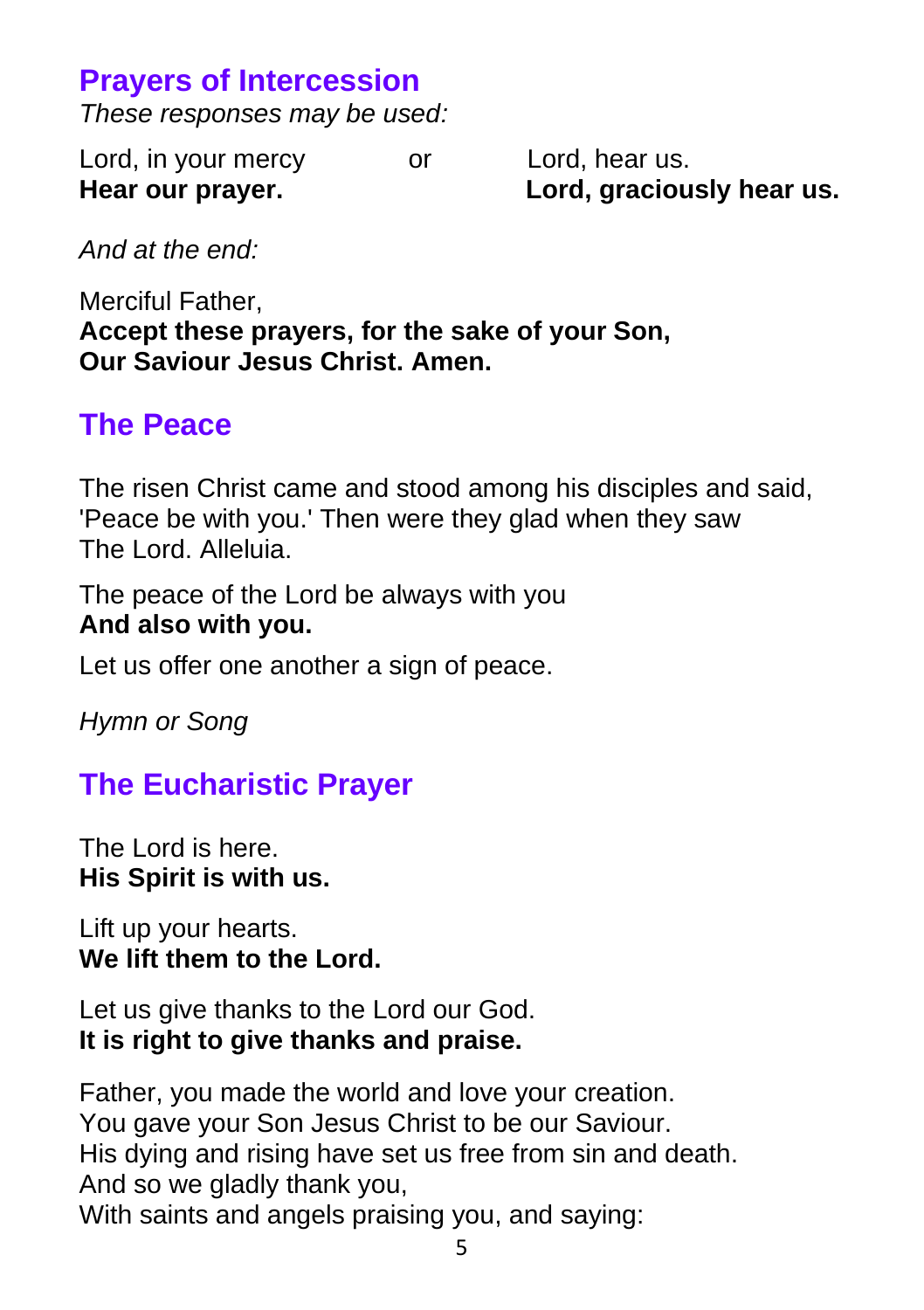**Holy, holy, holy Lord, God of power and might, Heaven and earth are full of your glory. Hosanna in the highest.**

**Blessed is he who comes in the name of the Lord. Hosanna in the highest.**

#### **(sit)**

We praise and bless you, loving Father, Through Jesus Christ, our Lord; And as we obey his command, Send your Holy Spirit, That broken bread and wine outpoured May be for us the body and blood of your dear Son.

On the night before he died he had supper with his friends And, taking bread, he praised you. He broke the bread, gave it to them and said: Take, eat; this is my body which is given for you; Do this in remembrance of me.

When supper was ended he took the cup of wine. Again he praised you, gave it to them and said: Drink this, all of you; This is my blood of the new covenant, Which is shed for you and for many for the forgiveness of sins. Do this, as often as you drink it, in remembrance of me.

Jesus Christ is Lord: **Lord, by your cross and resurrection You have set us free. You are the Saviour of the world.**

Lord of all life, help us to work together for that day when your Kingdom comes and justice and mercy will be seen in all the earth. Look with favour on your people, gather us in your loving arms and bring us with [*N and*] all the saints to feast at your table in heaven.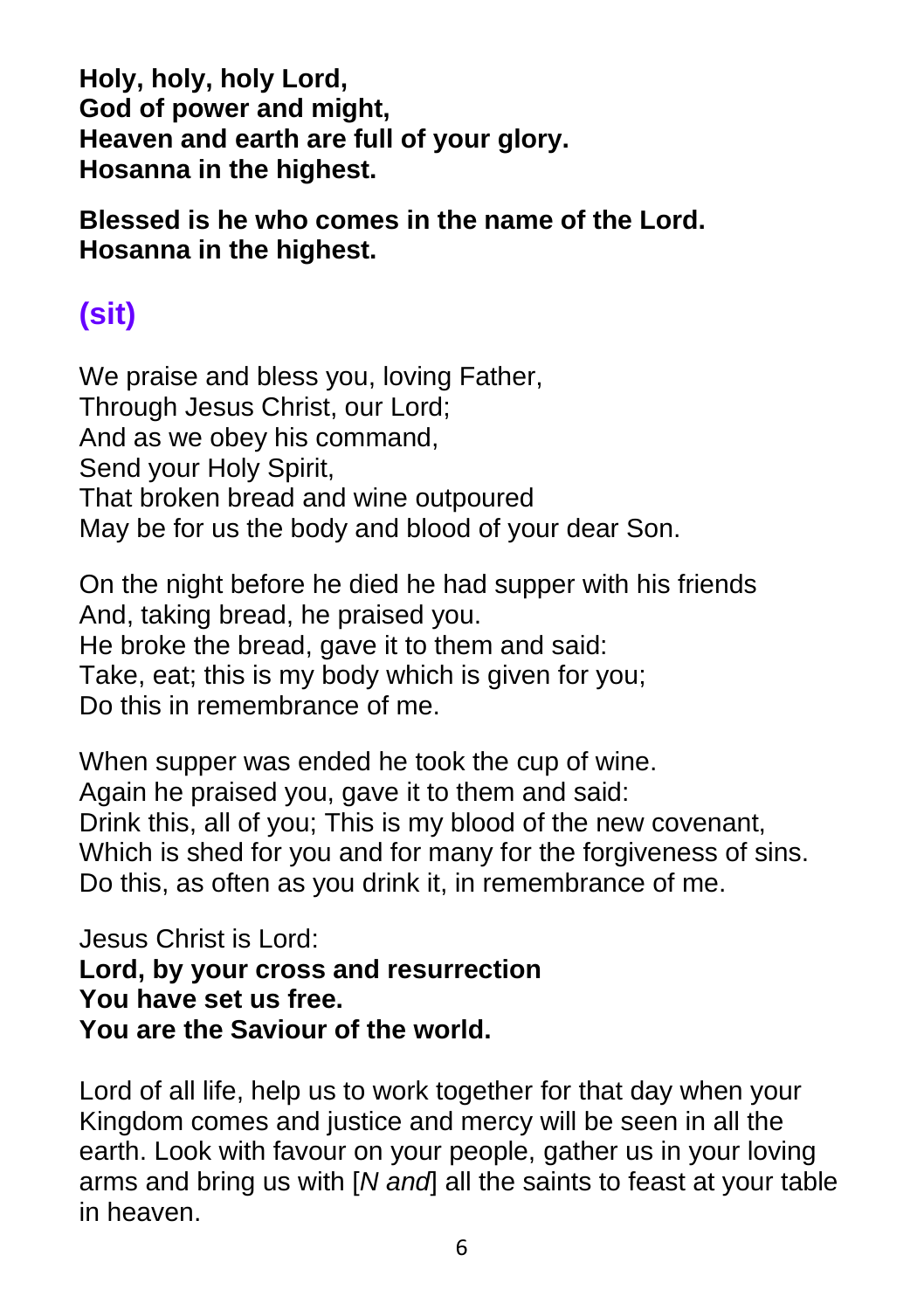Through Christ, and with Christ, and in Christ, In the unity of the Holy Spirit, All honour and glory are yours, O loving Father, For ever and ever. **Amen.**

As our Saviour taught us, so we pray

**Our Father in heaven, Hallowed be your name, Your kingdom come, Your will be done, On earth as in heaven. Give us today our daily bread. Forgive us our sins As we forgive those who sin against us. Lead us not into temptation But deliver us from evil. For the kingdom, the power, And the glory are yours Now and for ever. Amen.**

We break this bread to share in the body of Christ. **Though we are many, we are one body, because we all share in one bread.**

Every time we eat this bread and drink this cup, **We proclaim the Lord's death until he comes.**

**Lamb of God, you take away the sin of the world, Have mercy on us.**

**Lamb of God, you take away the sin of the world, Have mercy on us.**

**Lamb of God, you take away the sin of the world, Grant us peace.**